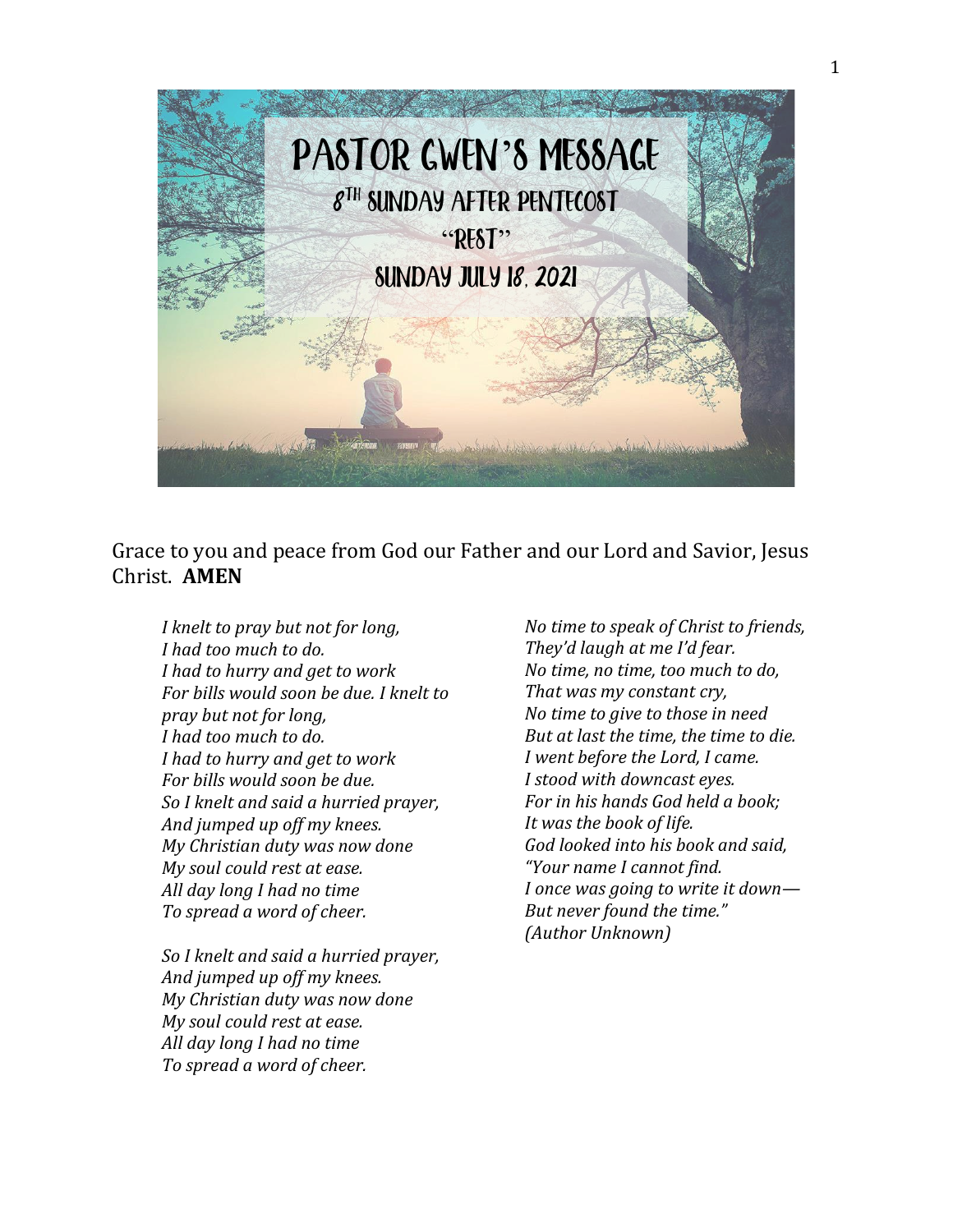No doubt about it, we live in a very busy world. Ironically, if you sit back and think about it, we have many time saving devices in our homes today. You would think that we should have plenty of time to do the things that give us pleasure, the things we want to do with our families and still some leftover time to volunteer to help others and our church.

I used to complain to Rodney that I had to do the laundry today. He said sarcastically, "Yes, and that takes a lot of time and energy." One day a friend of mine called from back home and he told her I was too busy to come to the phone cause I was out doing laundry. She questioned him about being "Out" and he said that I was down at the creek working on the laundry. Gullible but loveable my friend asked, "Really". Ah, having a washer and a clothes dryer in the house does save time, from olden days. But what do we do with that time saved?

Last month when our church secretary sent out the newsletter, I believe that she commented in the email that Christmas was just 6 months away. Yikes, how will we ever get everything done before then!

Silly as this may sound, I do believe that we all struggle with the issue of time. Our lives are so full, even without going down to the creek to wash clothes, that our days end comes long before we have everything checked off our TO DO list. And folks this does not just apply to those of us that are still working. I hear retired folks say they are so busy and that their time flies by, too!

In our Gospel reading for this morning from the book of Mark, we hear the apostles telling Jesus what they had all done and taught in the days they were sent out two by two to share the news of the kingdom of God. Jesus then tells them, "Come away to a deserted place all by yourselves and rest a while." In fact, I don't think it was a suggestion, but rather a command. Rest and renew. Jesus found it important to take time to reflect on what we have done, where we are going and what is important in life. There will always be people wanting our time, but it is necessary to have a break now and then.

This week Rodney and I watched a bit of Buck's basketball. You all know that is certainly not my favorite sport, but I did realize something watching this week. Time outs are really important in basketball. Sometimes, especially, when the game is not going your way, it is particularly important to slow it down. Other times a time out is a good idea to give the players a rest, not to mention, mop the floor beneath their feet. And then there is the advice given by the coach that might, just might be helpful to make that basket and win the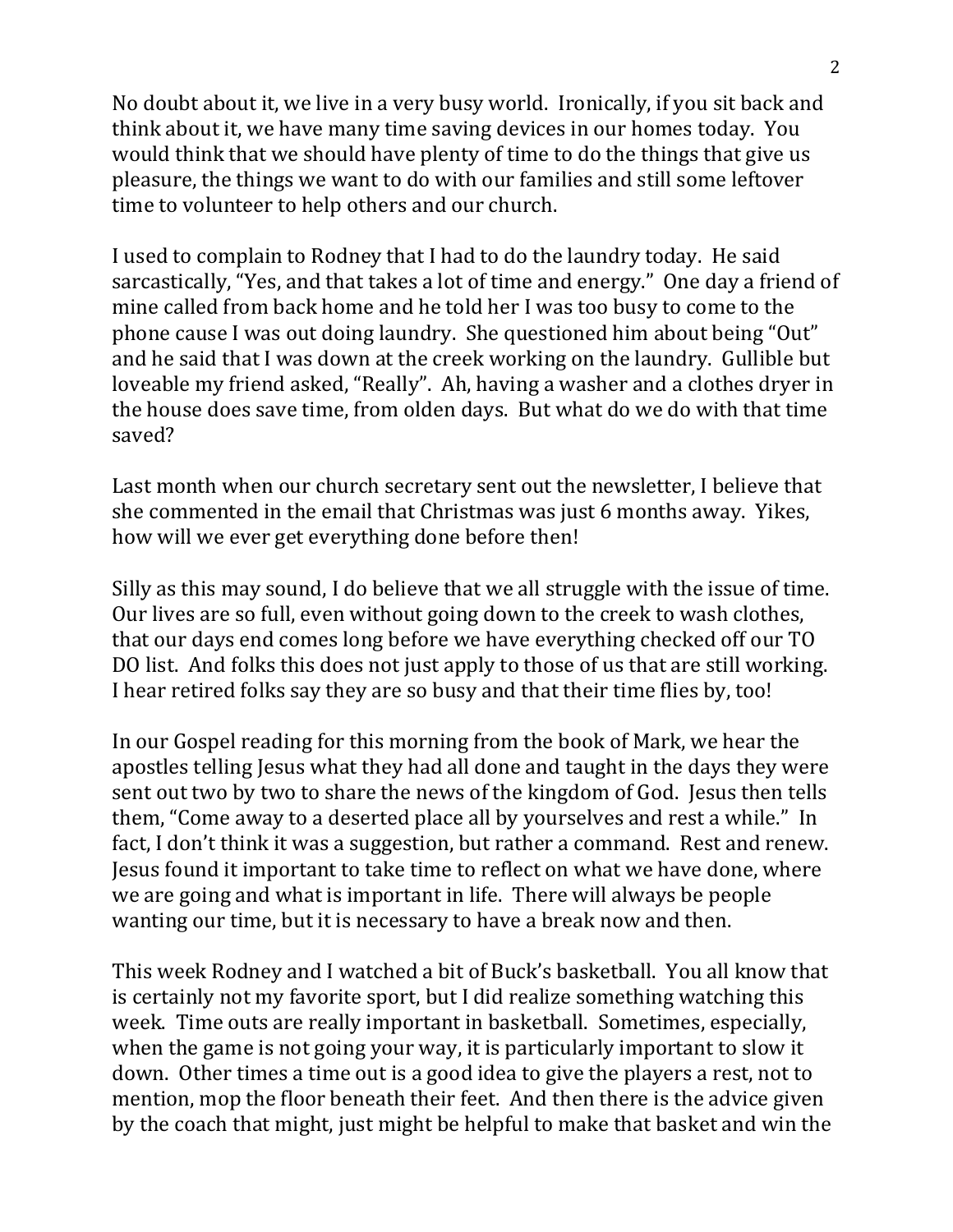game. Or at the very least there would be time to encourage and support the player. At any rate, I came to see a time out as a good strategy in basketball.

I also think that time outs are a good practice for everyday living. Maybe with the same idea as basketball, we should slow down our day and take time to focus in on what is important. We need to take time to renew and rest so we can continue with our day. And most of all it is important to take time to listen to what our ultimate coach, Jesus is saying to us. We need his support and advice, so we don't go off course. We need His Word to find our way in the world in which we live.

I think that is one of the things I did appreciate about the last year during our pandemic is that I felt less guilty when I sat down, closed my eyes and just prayed. Yes, I still do struggle with taking time for myself. I often feel guilty when I do stop for a while to just smell the roses, read scripture or have a conversation with the Lord. However, there is nothing in our scripture text that says that either Jesus or the disciples felt guilty about wanting time to rest and renew.

Jesus knew where he was headed, yet he still took time away to pray, to rest in the garden. People followed Him everywhere to be healed and cured of their sicknesses. Jesus was surrounded with a great cloud of people that needed and wanted him to do for them. In many ways, He had a more hectic life than you or I do. Yet he found time to rest, to go out and talk with His father in heaven. I think it is wise to listen to Jesus and "Come away to a deserted place all by yourselves and rest a while." For I think you will agree that it is easier to collect our thoughts when we are alone, apart from the noise and hustle of daily life. It is easier to talk to God, when we are not distracted by the din of other voices vying for our time.

God made us and created for us a plan. He laid down a clear principle when He too rested on the 7th day. He reminded us of that need for rest from work, when he gave us the commandments. Exodus 20:11 says, "For in six days the Lord made heaven and earth, the sea, and all that is in them, but rested the seventh day; therefore, the Lord blessed the seventh day and consecrated it." So, what has happened to that 7th day, the timeout God planned for us? The day He set aside for us to worship Him and rest in His kingdom.

Remember back to Sundays of your youth. No stores were open, there was no internet and only black and white TV. The whole family went to church together and then to grandma's house for dinner and conversation. We